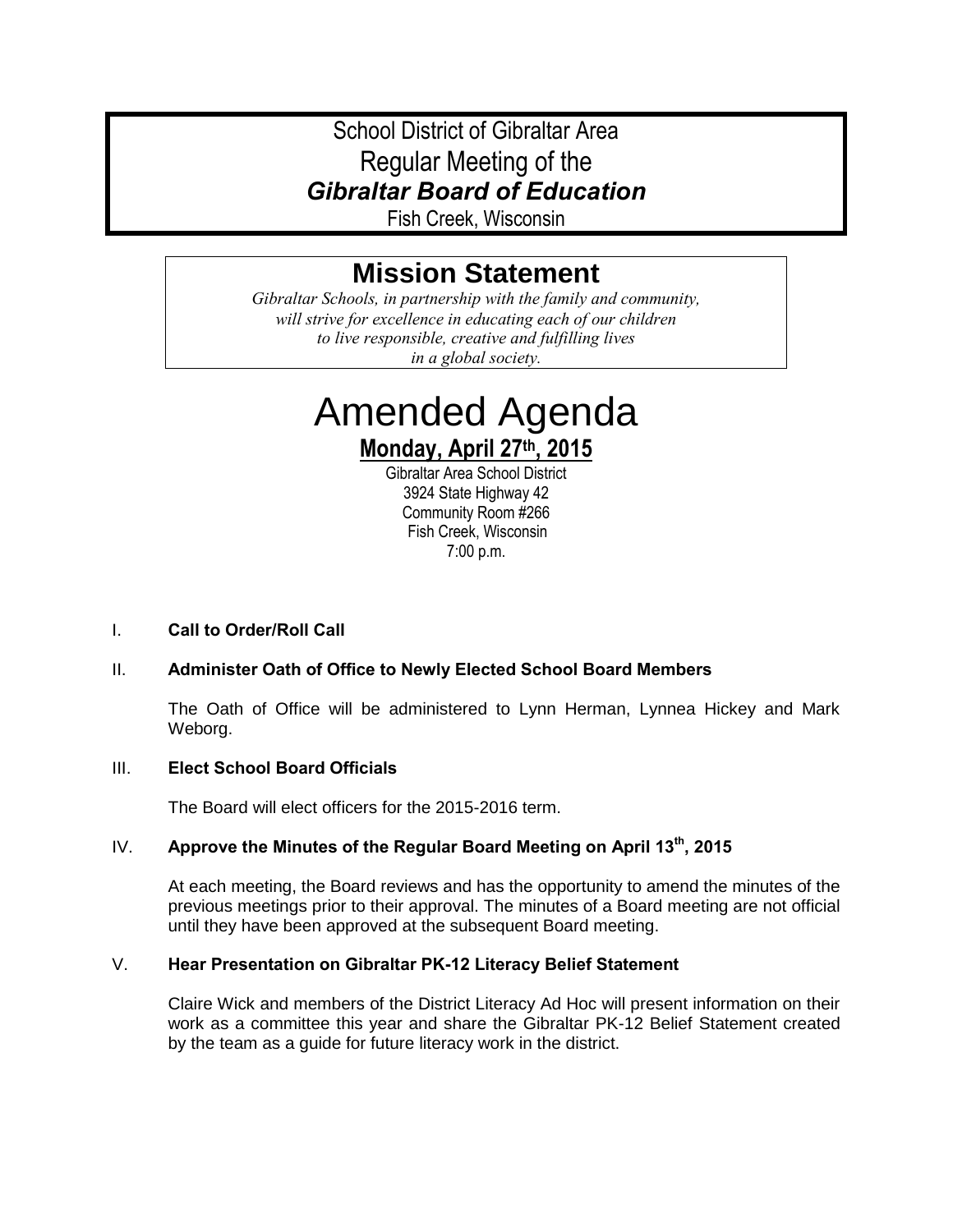#### VI. **Hear Presentation on the Viking Visits Program**

Chelsea Roberts and Brooke Peterson will be attending the meeting to present information on the Viking Visits Program to the Board.

#### VII. **Hear Presentation on Community Room Remodel Project**

Vinni Chomeau will be attending the meeting to present information to the Board on a proposal to remodel the District Community Room.

#### VIII. **Communication**

Correspondence that has been addressed to the Board and mailed or delivered to the school district will be acknowledged for the record. Some correspondence will be assigned to committee, some receives an administrative response, and some is intended only for acknowledgement.

#### IX. **Open Discussion**

Audience members will have the opportunity to address the Board at this time of meeting on any topic that is not an agenda item or is not a personnel issue. In addition, audience members will be provided time to comment on any agenda item when the Board discusses the item. The District shall audio record School Board meetings and will post the recording on the District's website in a timely manner after the meeting. The audio recordings shall be maintained in accordance with provisions of the Public Records Law and shall be accessible to the public in accordance with state law requirements and District procedures. In the event any individual makes statements during the meeting which serve to violate the District policies related to discrimination, harassment, bullying or violate state or federal law or otherwise are subject of closed session items, such portions of the original video tape will not be posted to the District website but can be requested through the Public Records Law process. The District reserves the right to remove vulgar language, personal attacks of any kind, or offensive comments that target or disparage any ethnic, racial, or religious group.

#### X. **Hear Administrative Reports on Current School Events**

The Superintendent, Principal, Director of Learning, Dean of Students and Business Manager will use this opportunity to provide the Board with current school and district information.

#### XI. **Hear an Update on the Long-Term Maintenance Plans for the Athletic Field**

The Extracurricular Activities & Community Relations Committee will provide the Board with an update on maintenance options, timelines for completion and funding sources for the project.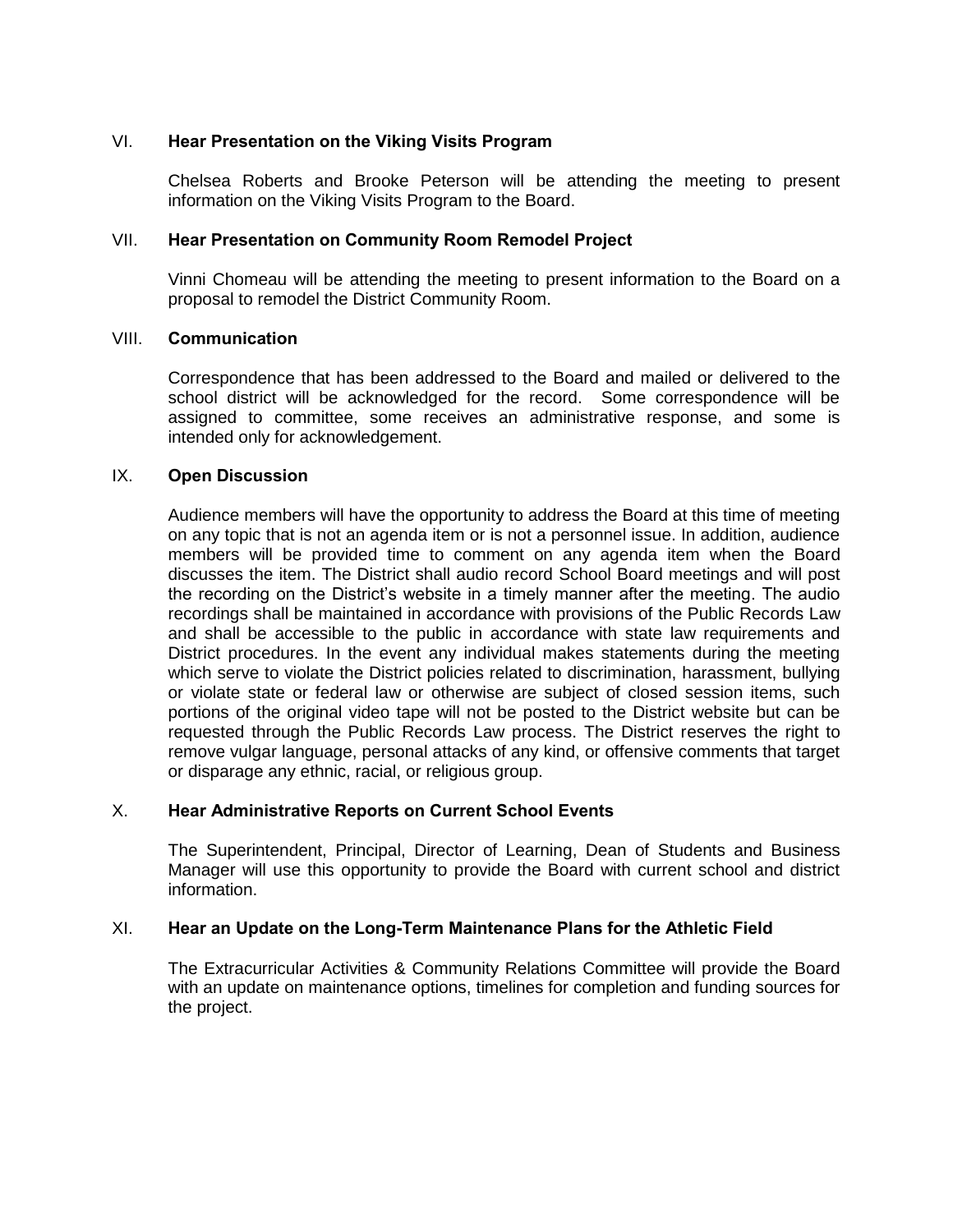#### XII. **Approve Payment of Bills**

The school district's financial bills are submitted for Board consideration at each regularly scheduled meeting. Each bill and its expense are listed. Board approval authorizes the Business Manager to pay the bills.

#### XIII. **Approve Amendment to Policy 3.07 – Principal**

The Board is responsible for defining the work of each employee. Job descriptions set a common expectation between the employer and employee. This is a second reading the amendment to this job description. Job descriptions are approved as policy and Board policies require two readings.

#### XIV. **Approve Amendment to Policy 9.24(4) – Elementary Student Grading**

This is the second reading of the amendment to the policy on elementary student grading. Board policies require two readings.

#### XV. **Approve Posting for a K-12 Cross-Categorical Special Education Aide**

The recent hiring of Jacquelyn Bichler as a fourth grade teacher requires the district to seek a new K-12 cross-categorical special education aide. Posting at this time allows the district to seek the greatest number of highly qualified candidates.

#### XVI. **Approve Employment of a Secondary Principal**

The administration will recommend the approval of a secondary principal. The District advertised the position, screened and interviewed candidates and will recommend a very well qualified candidate for employment.

#### XVII. **Approve Employment of a Special Education Teacher**

The administration will recommend the approval of a secondary principal. The administration advertised the position, screened and interviewed candidates and will recommend a very well qualified candidate for employment.

#### XVIII. **Approve Contracting for Policy Development Services**

The administration will bring forth information from NEOLA and WASB regarding services they provide districts on policy development. The administration is seeking Board approval to contract with NEOLA or WASB in order to begin the process of reviewing and updating District policy.

#### XIX. **Appoint School Board Representative to the CESA 7 Annual Meeting**

Fred Anderson will appoint the Board's representative to the CESA 7 Annual Meeting on May 13<sup>th</sup> at 6:00 PM at the CESA 7 office in Green Bay.

## XX. **Set Date and Time for Board Summer Retreat**